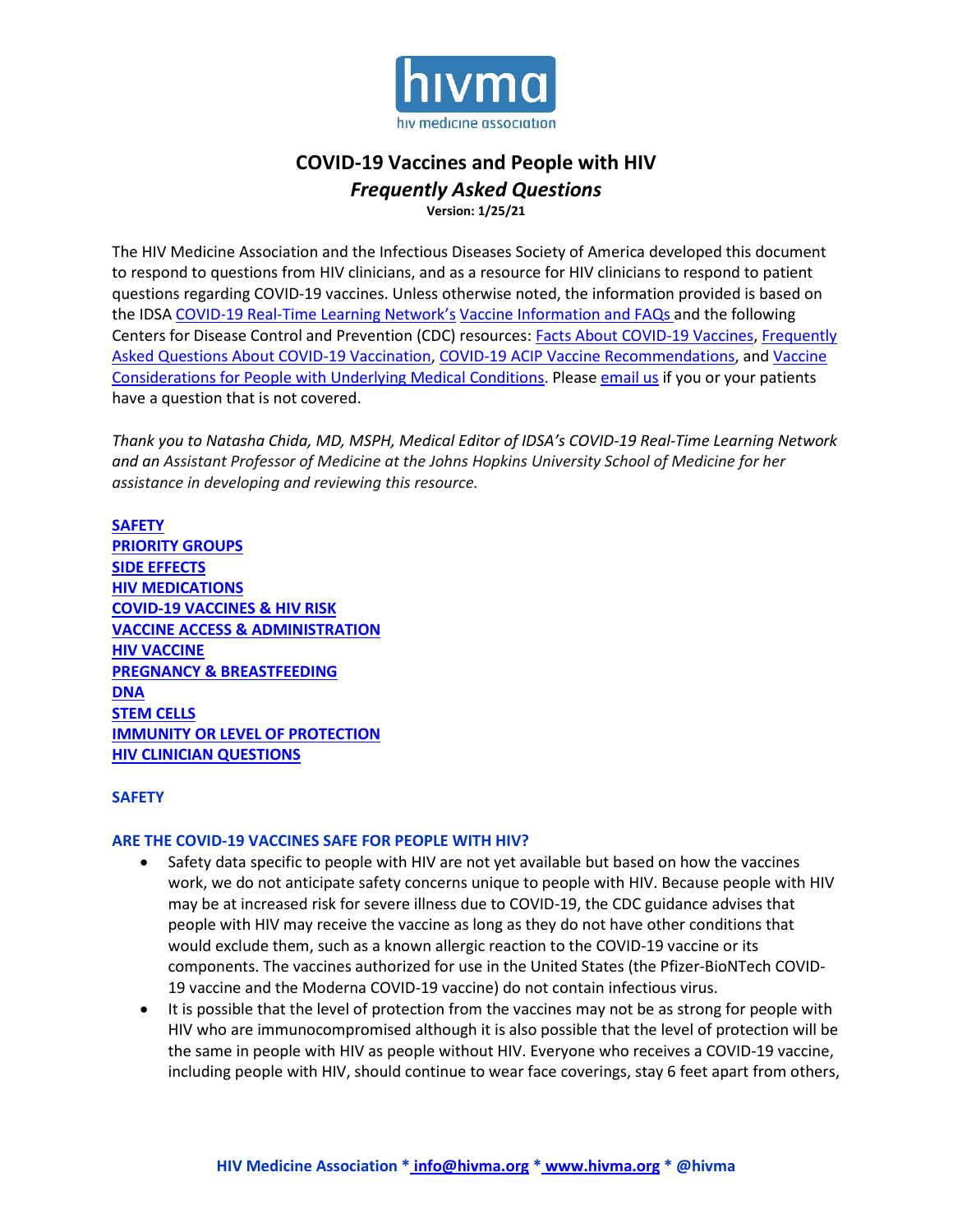2

avoid crowds and regularly wash their hands to protect themselves and others until more is known.

• People with stable HIV have been included in the COVID-19 vaccine clinical trials so information specific to people with HIV should become available in the future.

### <span id="page-1-0"></span>**PRIORITY GROUPS**

# **WHEN WILL PEOPLE WITH HIV BE ABLE TO GET VACCINATED? WILL I BE PRIORITIZED HIGHER BECAUSE I HAVE HIV?**

- Due to limited vaccine supplies, the CDC has made recommendations for the groups that should receive vaccines first. Initially, health care workers and individuals in long-term care facilities were prioritized. Now in many states persons who are 65 years and older and other essential workers are eligible to receive the vaccine, but there are still not enough vaccines to meet demand in most areas. **People with HIV who fall into a group that is prioritized (e.g., a health care worker or 65 or older) should be eligible to receive the vaccine.**
- The guidance about groups that are prioritized for vaccination will continue to change based on vaccine availability. Check with you[r local](https://www.naccho.org/membership/lhd-directory) or [state](https://www.cdc.gov/publichealthgateway/healthdirectories/healthdepartments.html) health department for the latest information specific to your community. Information on your state plan i[s available online.](https://www.kff.org/coronavirus-covid-19/issue-brief/the-covid-19-vaccination-line-an-update-on-state-prioritization-plans/)
- Whil[e people with HIV may be at higher risk for serious illness](https://www.cdc.gov/coronavirus/2019-ncov/need-extra-precautions/people-with-medical-conditions.html) due to COVID-19, the data available so far do not indicate that their risk is as high as those with other underlying conditions, such as heart disease, diabetes and obesity, and people with HIV have not been specifically named as a priority group. People with HIV may also have these higher-risk conditions, however, that make severe COVID-19 more likely.

### <span id="page-1-1"></span>**SIDE EFFECTS**

#### **WILL I HAVE MORE SIDE EFFECTS BECAUSE I HAVE HIV?**

• The effects of the vaccine on people with HIV are still being studied, so we do not yet know if it will affect people with HIV differently. Side effects common among study participants included pain and swelling at the injection site, fatigue and headache. A smaller number reported having a fever. These side effects did not last longer than a few days at most. Rare, serious allergic [reactions have occurred](https://www.cdc.gov/coronavirus/2019-ncov/vaccines/safety/allergic-reaction.html) and are being monitored by the CDC. The CDC als[o recommends](https://www.cdc.gov/coronavirus/2019-ncov/vaccines/safety/allergic-reaction.html) that everyone who receives a COVID-19 vaccine is monitored onsite for at least 15 minutes, and for at least 30 minutes if they have had a reaction to a vaccine or an injectable therapy.

#### **WHAT IS THE FREQUENCY OF BELL'S PALSY?**

- Bell's palsy is one of the conditions that is monitored in all vaccine trials. While there were cases of Bell's palsy in clinical trials for both approved vaccines, it is not clear that they were caused by the vaccine, and the number of people who got Bell's palsy in the studies was the same as the number who get Bell's palsy annually in the general population.
- There have been four reported cases of Bell's palsy for the Moderna's COVID-19 vaccine among more than 30,000 clinical trial participants. Three of the participants who got Bell's palsy received the vaccine instead of a placebo.
- Similarly, Pfizer-BioNTech's trial had four reported cases of Bell's palsy out of some 43,000 participants. All four Bell's palsy cases in Pfizer-BioNTech's trial got the vaccine and not the placebo. There is ongoing monitoring for Bell's palsy as more people receive the vaccines.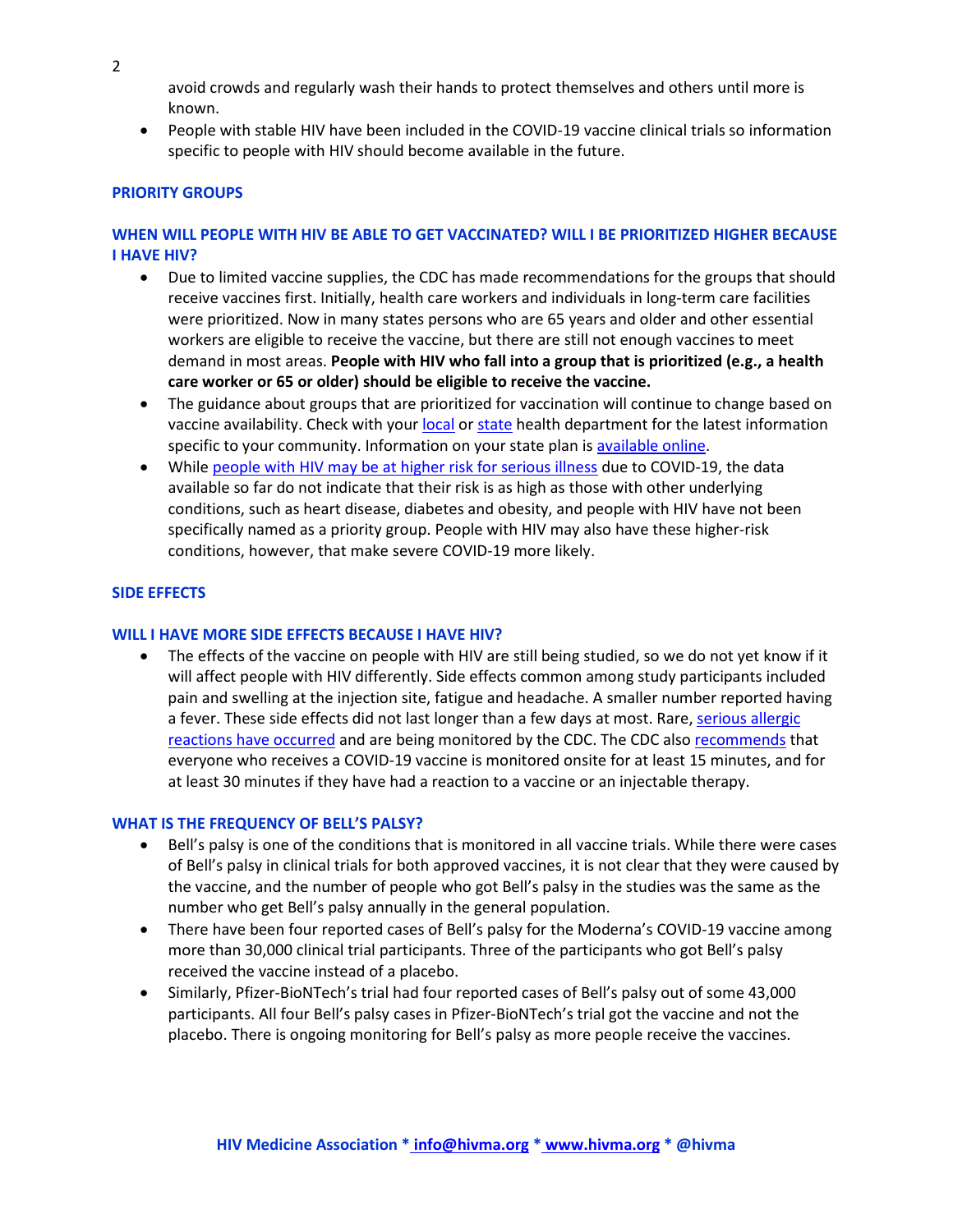### **SHOULD I WAIT FOR ANOTHER COVID-19 VACCINE SINCE I HAVE HIV? HAVE ANY OF THE OTHER VACCINES BEEN FOUND TO BE SAFER OR MORE EFFECTIVE FOR PEOPLE WITH HIV?**

- Currently the only vaccines available in the U.S. are the Pfizer-BioNTech and Moderna COVID-19 vaccines. Based on the current data available, these vaccines have strong safety and effectiveness data for the general population. We do not yet know what the safety and efficacy data will look like for the other vaccine candidates.
- Data specific to people with HIV is not yet available, but both of the vaccine trials included people with HIV so additional data should become available in the future.

#### **WHAT ARE THE LONG-TERM SIDE EFFECTS OR COMPLICATIONS OF GETTING THE VACCINE?**

• Currently no data suggest that the vaccines cause long-term side effects. Data will continue to be collected and monitored for signs of long-term side effects or complications.

# **SHOULD I TAKE THE VACCINE IF I ALREADY HAD COVID-19? IF SO, WHAT ARE THE SIDE EFFECTS? HOW LONG SHOULD I WAIT BETWEEN MY COVID-19 ILLNESS AND THE VACCINE?**

• Because people's immune responses to having COVID-19 can vary (some people may develop a weak immune response, others a stronger one), and because we don't know how long people maintain an immune response after getting COVID-19, th[e CDC currently recommends](https://www.cdc.gov/vaccines/covid-19/info-by-product/pfizer/clinical-considerations.html?CDC_AA_refVal=https%3A%2F%2Fwww.cdc.gov%2Fvaccines%2Fcovid-19%2Finfo-by-manufacturer%2Fpfizer%2Fclinical-considerations.html#vaccination-special-populations) offering the vaccine to individuals who have already had COVID-19. For individuals who are still experiencing symptoms of COVID-19, vaccination should be delayed until they have recovered and can be delayed for up to 90 days after illness. Data will be collected on people who have had COVID-19 receiving vaccinations so we will learn more.

# **DOES THE VACCINE CAUSE "LONG-COVID" SYNDROME?**

• None of the vaccines available contain the virus that causes COVID-19. They cannot make you sick from COVID-19 nor can they cause "long-COVID."

### **WHY DO SOME PEOPLE DEVELOP COVID-19 AFTER BEING VACCINATED?**

• According to the CDC, it takes a few weeks for the body to develop enough immunity to protect you from the virus, so you could still get sick from COVID-19 while your body is in the process of developing immunity. For this reason, and because we do not know if the vaccine prevents infection even if it prevents getting sick with COVID-19, it is important to continue to wear a mask, stay at least 6 feet from others, avoid large crowds or gatherings and regularly wash your hands.

# **WHAT DO I DO IF I HAD BAD REACTIONS TO OTHER VACCINES? WHAT IF I HAD GUILLAIN-BARRE SYNDROME FROM SHINGRIX (OR ANY OTHER VACCINE)? CAN I TAKE THE COVID-19 VACCINE SAFELY?**

<span id="page-2-0"></span>• It is important to let your health care provider know if you have had a bad reaction to other vaccines, but there have been no cases of Guillain-Barre syndrome reported in people receiving the mRNA COVID-19 vaccines to date. Based on the data currently available, you may receive an mRNA COVID-19 vaccine safely. Even if you have had a bad reaction to another vaccine, if that vaccine doesn't have any of the same ingredients that are in the COVID-19 vaccines, you should not have the same reaction.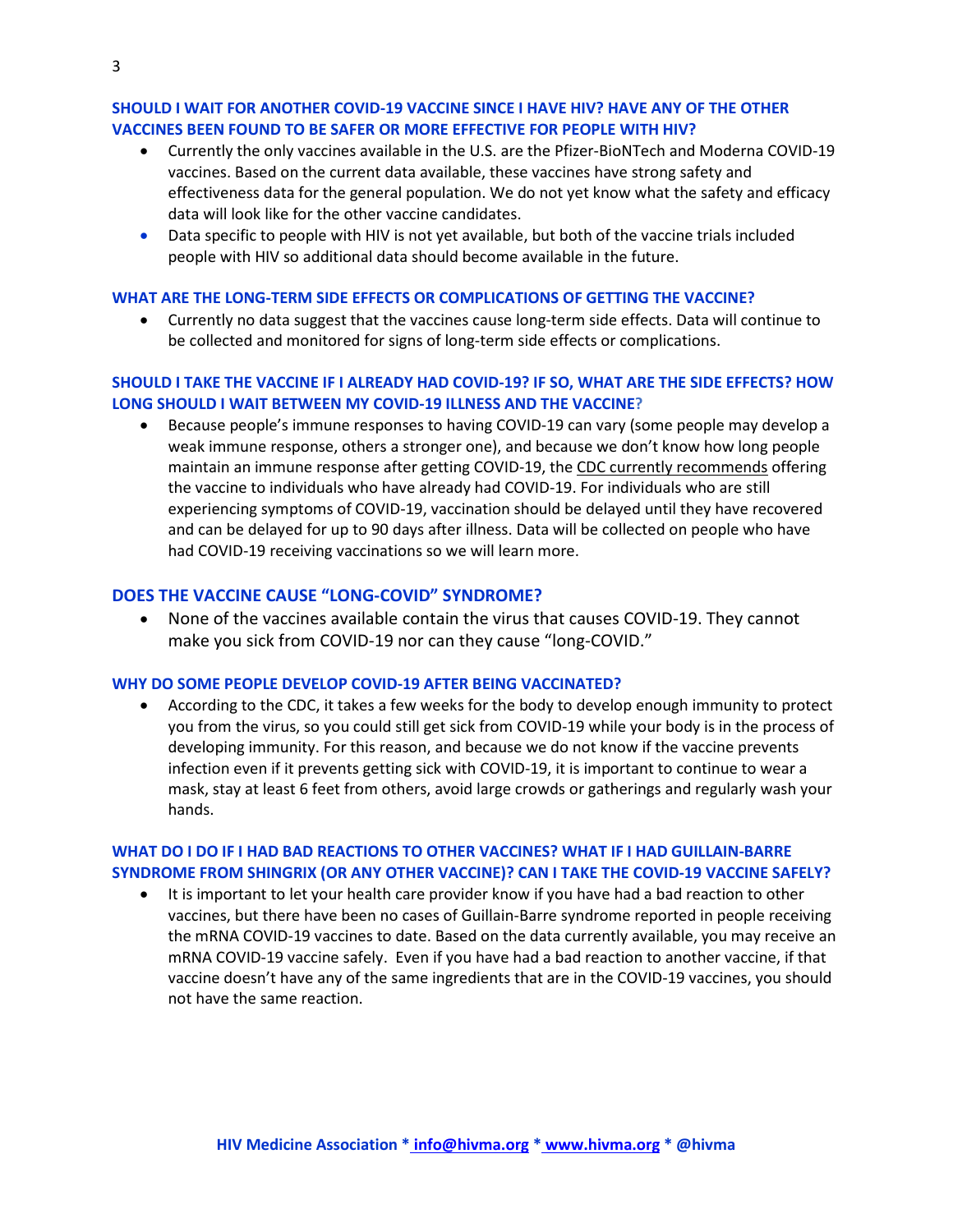#### **HIV MEDICATIONS**

# **I'VE HEARD MY HIV MEDICINES PROTECT ME FROM GETTING COVID-19 SO DO I EVEN NEED THE VACCINE?**

- There is **no evidence** that HIV medications can prevent or treat COVID-19. Some HIV medications, such as a combination of tenofovir/emtricitabine, are currently being studied to see if they can treat COVID-19 but the results of these studies are pending. Studies on lopinavir/ritonavir, a protease inhibitor combination, have not found it to be effective. Read more in the CDC's [What to Know About HIV and COVID-19.](https://www.cdc.gov/coronavirus/2019-ncov/need-extra-precautions/hiv.html?CDC_AA_refVal=https%3A%2F%2Fwww.cdc.gov%2Fcoronavirus%2F2019-ncov%2Fspecific-groups%2Fhiv.html)
- Because there is no evidence that HIV medications can treat or prevent COVID-19, guidelines recommend against changing your HIV treatment regimen to prevent or treat COVID-19. More information on HIV treatment recommendations and COVID-19 is available in the [HHS Interim](https://aidsinfo.nih.gov/guidelines/html/8/covid-19-and-persons-with-hiv--interim-guidance-/554/interim-guidance-for-covid-19-and-persons-with-hiv)  [Guidance on COVID-19 and Persons with HIV.](https://aidsinfo.nih.gov/guidelines/html/8/covid-19-and-persons-with-hiv--interim-guidance-/554/interim-guidance-for-covid-19-and-persons-with-hiv)

# **WILL THE VACCINE BE CONTRAINDICATED BY MY HIV MEDICATIONS? SHOULD I STOP TAKING THEM WHILE I AM GETTING THE VACCINE DOSES?**

• The two authorized vaccines have no interactions with HIV medications. It is not recommended that people with HIV stop their HIV medicines when they receive a COVID-19 vaccine. Stopping your HIV medications could put you at greater risk for HIV-related illnesses and at greater risk for serious infection due to COVID-19.

#### **WILL THE VACCINE BE EFFECTIVE OR RECOMMENDED IF I HAVE CD4 < 200 / A LOW IMMUNE SYSTEM?**

• The CDC advises that people who are immunocompromised, including people with HIV, receive the vaccine because of their potential increased risk for serious illness due to COVID-19. The safety and effectiveness in immunocompromised populations is not yet known, however, particularly whether the protection from COVID-19 will be as strong as it is for the general population.

#### <span id="page-3-0"></span>**COVID-19 VACCINES & HIV RISK**

#### **DOES THE COVID-19 VACCINE INCREASE THE RISK OF CONTRACTING HIV?**

• There is no reason to think COVID-19 vaccines will increase a person's risk of acquiring HIV, nor are there any data to suggest that this is the case. These concerns have been raised because a certain type, an adenovirus vector, of vaccine being studied to prevent HIV about a decade ago may have increased risk for HIV infection, but that vaccine was constructed differently and was not related to the structure of the COVID-19 vaccines authorized in the U.S.

### <span id="page-3-1"></span>**VACCINE ACCESS & ADMINISTRATION**

#### **CAN I CHOOSE WHICH COVID-19 VACCINE I GET?**

• The supply of vaccines is very limited. When it is your turn to receive a vaccine, you will most likely not have an option to choose which vaccine you will receive. Based on the clinical trial data, both the Moderna and Pfizer-BioNTech vaccines have high levels of safety and efficacy and there is no information available to indicate at this time that one is better for people with HIV.

#### **CAN I GET VACCINATED AT MY HIV CLINIC?**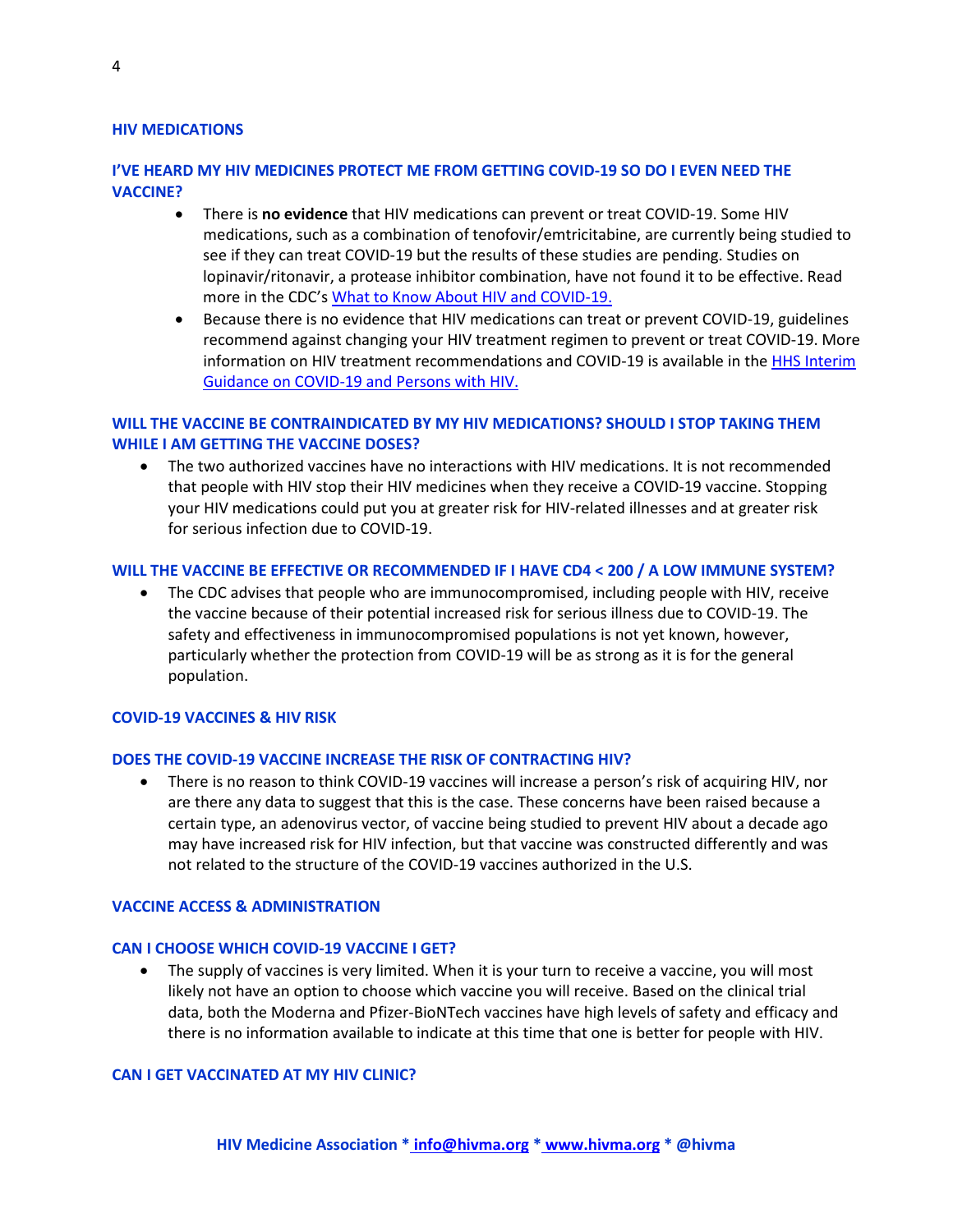• Vaccines are being provided in a variety of settings and while some HIV clinics may be providing vaccines, many may not yet have access to the COVID-19 vaccines. Check with your [state](https://www.cdc.gov/publichealthgateway/healthdirectories/healthdepartments.html) or [local](https://www.naccho.org/membership/lhd-directory) health department or your HIV provider to see who is eligible to receive a vaccine in your state, how to sign up and where vaccines are being provided

# **WILL I HAVE TO PAY WHEN I GET VACCINATED? IS IT COVERED BY MY INSURANCE OR THE RYAN WHITE PROGRAM?**

• The federal government is covering the cost of the vaccines for everyone. There may be a fee for administering the vaccine, but that fee should be charged to your health insurance provider, including Medicaid or Medicare. If you are uninsured, your provider should bill the [Provider](https://www.hrsa.gov/CovidUninsuredClaim)  [Relief Fund](https://www.hrsa.gov/CovidUninsuredClaim) that is administered by HRSA, or your Ryan White Program may be covering it.

# **IS IT NECESSARY TO GET THE SECOND DOSE OF THE MODERNA OR PFIZER-BIONTECH VACCINES? WHAT IF I MOVE AFTER I GOT THE FIRST DOSE – HOW DO I GET THE SECOND?**

• Receiving two doses of the vaccine is important to achieve the highest level of protection based on the clinical trials data that we have now. Not only do people have a lower response after one dose compared to two, but we also don't know how long immunity lasts after a single dose of the vaccine lasts. Let your vaccine provider know if you are unable to come back to the same location for your second dose so they can help you make arrangements to ensure you receive your second dose on time.

# **CAN I GET ONE DOSE OF ONE VACCINE AND THE SECOND DOSE OF THE OTHER VACCINE?**

• The second dose of your vaccine should be the same as the first one. Mixing the two vaccines has not been studied and may not provide the same level of protection.

# <span id="page-4-0"></span>**HIV VACCINE**

# **A COVID-19 VACCINE WAS DEVELOPED IN LESS THAN A YEAR AND WE STILL DON'T HAVE AN HIV VACCINE AFTER 40 YEARS – WHY CAN'T THEY DEVELOP AN HIV VACCINE AS QUICKLY? WHEN IS AN HIV VACCINE GOING TO BE APPROVED?**

- The virus that causes COVID-19 and the HIV virus are very different. The body rids itself of the virus that causes COVID-19 within weeks, while the HIV virus stays in the body and is not removed or eradicated. This difference, and many others, makes it much more complicated to create an HIV vaccine.
- Work on developing an HIV vaccine continues and some of the early work in developing an HIV vaccine contributed to creation and the success of the COVID-19 vaccines. We also have learned a lot from the development of the COVID-19 vaccines that should contribute to the future development of other effective vaccines, including for HIV.

#### <span id="page-4-1"></span>**PREGNANCY & BREASTFEEDING**

#### **CAN I TAKE THE VACCINE IF I AM PREGNANT? BREASTFEEDING?**

• Individuals who are pregnant or breastfeeding may choose to be vaccinated, according to the [CDC.](https://www.cdc.gov/coronavirus/2019-ncov/vaccines/recommendations/pregnancy.html) While there are limited data about the safety of COVID-19 vaccines in these situations, experts believe the authorized mRNA-based vaccines are unlikely to pose a risk for women who are pregnant or to the breastfeeding infant. The American College of Obstetricians and [Gynecologists](https://www.acog.org/clinical/clinical-guidance/practice-advisory/articles/2020/12/vaccinating-pregnant-and-lactating-patients-against-covid-19) recommends that COVID-19 vaccines not be withheld from pregnant individuals who meet criteria for vaccination based on [ACIP-recommended priority groups.](https://www.cdc.gov/vaccines/hcp/acip-recs/vacc-specific/covid-19.html) Of note, pregnancy has been associated with an increased risk of having severe COVID-19.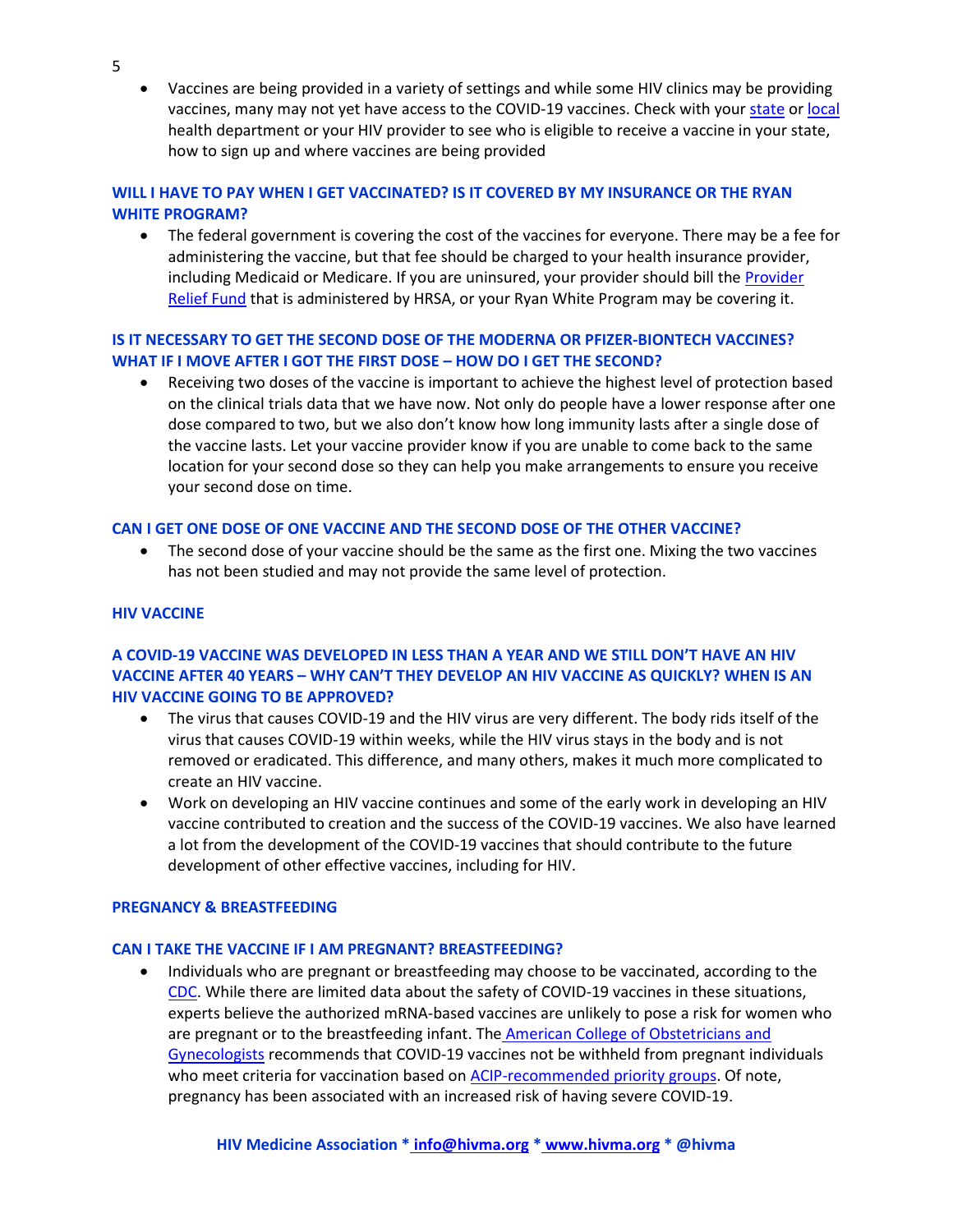#### **CAN THE MRNA VACCINES CAUSE INFERTILITY?**

• There is no evidence to suggest that the COVID-19 vaccines cause infertility. This idea has arisen because some people online falsely stated that COVID-19 proteins and the proteins in the human placenta are similar, and so if the vaccine makes people immune to COVID-19 it can also make the body attack the placenta. This is not true. Coronavirus proteins and placental proteins are very different, so there is no reason to think the vaccines will affect the placenta. In addition, theoretical damage to a placenta and infertility are different; if a woman has a placenta she is pregnant. If the placenta is damaged, she could lose her pregnancy, or her fetus could be affected. Infertility is the inability to get pregnant. **There is no evidence that either placental damage or infertility arise from vaccination with an mRNA COVID-19 vaccine**.

### <span id="page-5-0"></span>**DNA**

#### **CAN THE MRNA VACCINES ALTER MY DNA BECAUSE IT IS AN MRNA VACCINE?**

• The mRNA delivered by the mRNA-based COVID-19 vaccines do not enter the cell nucleus where DNA is located, so it cannot alter your DNA.

#### <span id="page-5-1"></span>**STEM CELLS**

#### **WERE FETAL STEM CELLS USED TO MAKE THE COVID-19 VACCINES?**

• No. Neither of the COVID-19 vaccines authorized for use in the U.S. were developed using fetal stem cells.

#### <span id="page-5-2"></span>**IMMUNITY OR LEVEL OF PROTECTION**

#### **HOW LONG WILL THE IMMUNITY LAST AFTER THE VACCINE?**

• The length of time the vaccine will prevent you from getting sick from COVID-19 is still being studied. Because the virus is so widespread in the U.S., even short-term immunity or protection from the virus can help to prevent you from getting sick due to COVID-19 and help slow the spread of the virus.

### **CAN I GET INFECTED WITH COVID-19 AFTER THE VACCINE, HAVE NO SYMPTOMS, AND THEN SPREAD THE VIRUS TO OTHERS EVEN IF I AM NOT SICK?**

• The two vaccines currently authorized were studied to see if they prevented people from getting sick due to COVID-19. The study did not indicate whether the vaccines prevented infection. Until more is known about whether the vaccines prevent infection itself, everyone, even those who are vaccinated, should continue to wear masks, keep a safe distance from others, avoid crowds and regularly wash hands.

#### **DOES THE VACCINE PREVENT ILLNESS?**

• The trials for the vaccines available in the U.S. found that the mRNA-based vaccines were highly effective at preventing illness due to COVID-19. The trials did not look at whether the vaccines prevented asymptomatic infection (that is getting the virus without getting sick). Data collection continues as the vaccines roll out and learning if the vaccines also prevent infection will be important. In the meantime, all of us should continue to wear masks, stay 6 feet apart, avoid large gatherings or crowds and regularly wash our hands to protect others.